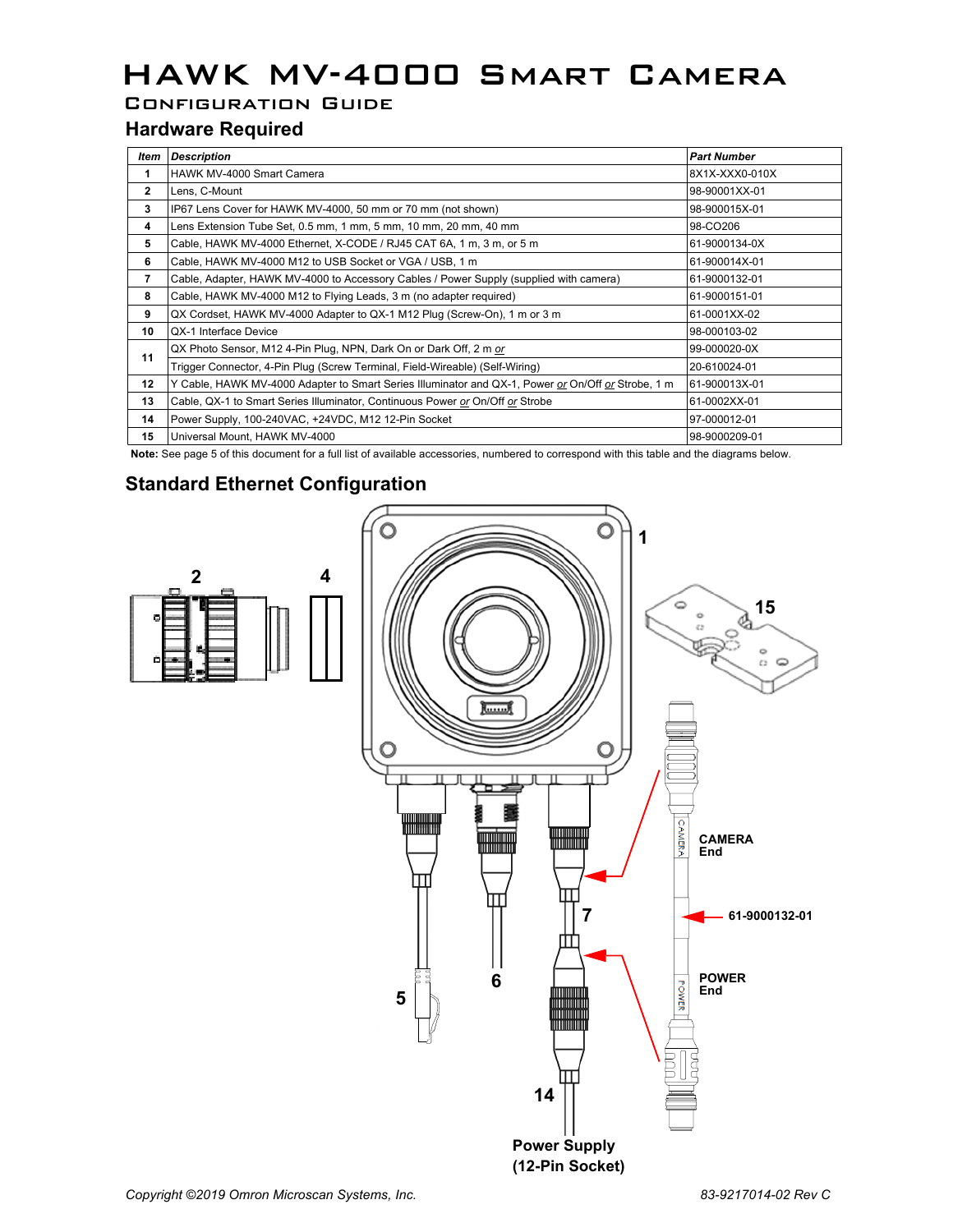## **Ethernet Configuration with Flying Leads**







| M12 to Flying Leads Cable, 3 m - 61-9000151-01 |               |                   |  |  |
|------------------------------------------------|---------------|-------------------|--|--|
| Pin                                            | <b>Signal</b> | <b>Wire Color</b> |  |  |
| 1                                              | Output Common | Red/Blue          |  |  |
| $\mathbf{2}$                                   | Analog Output | <b>Black</b>      |  |  |
| 3                                              | Output 3      | Pink              |  |  |
| 4                                              | Power         | <b>Brown</b>      |  |  |
| 5                                              | Trigger       | White             |  |  |
| 6                                              | Input Common  | Red               |  |  |
| 7                                              | Input 2       | Green             |  |  |
| 8                                              | Input 3       | Violet            |  |  |
| 9                                              | Input 1       | Yellow            |  |  |
| 10                                             | Output 1      | Gray              |  |  |
| 11                                             | Ground        | Blue              |  |  |
| 12                                             | Output 2      | Gray / Pink       |  |  |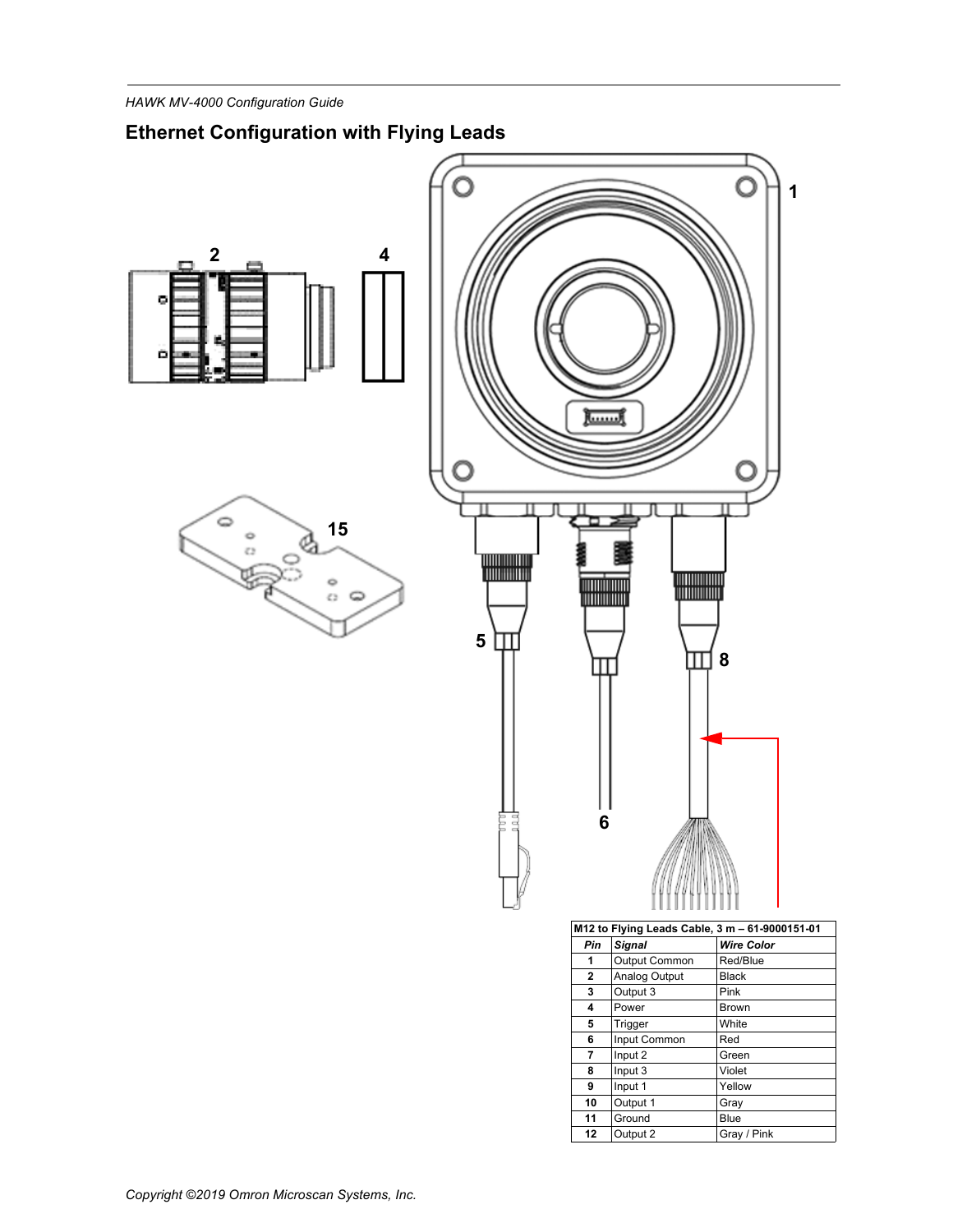## **Ethernet Configuration with QX-1 and NERLITE Smart Series Illuminator**

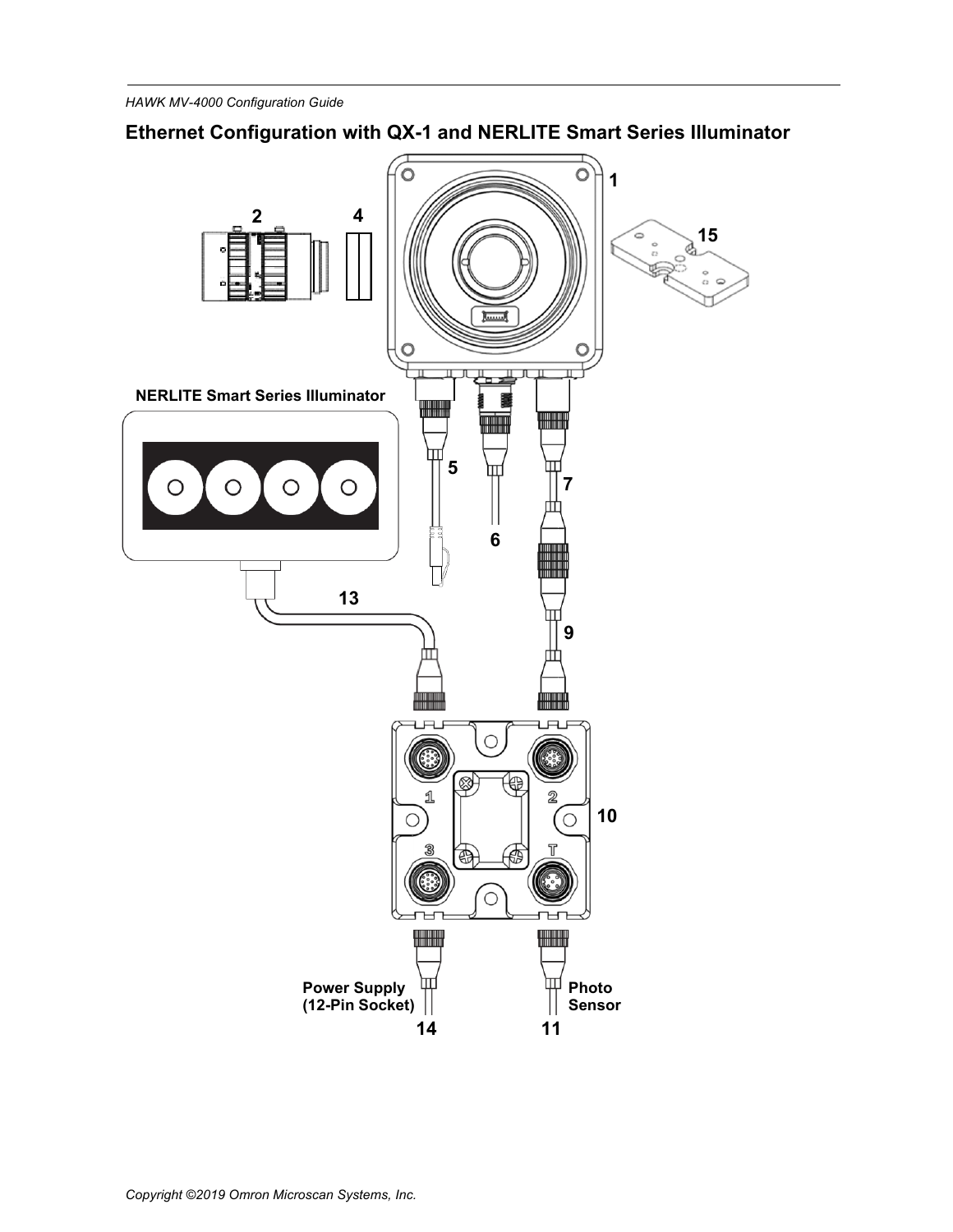## **Ethernet Configuration with Y Cable for Illuminator Control and Camera Power**

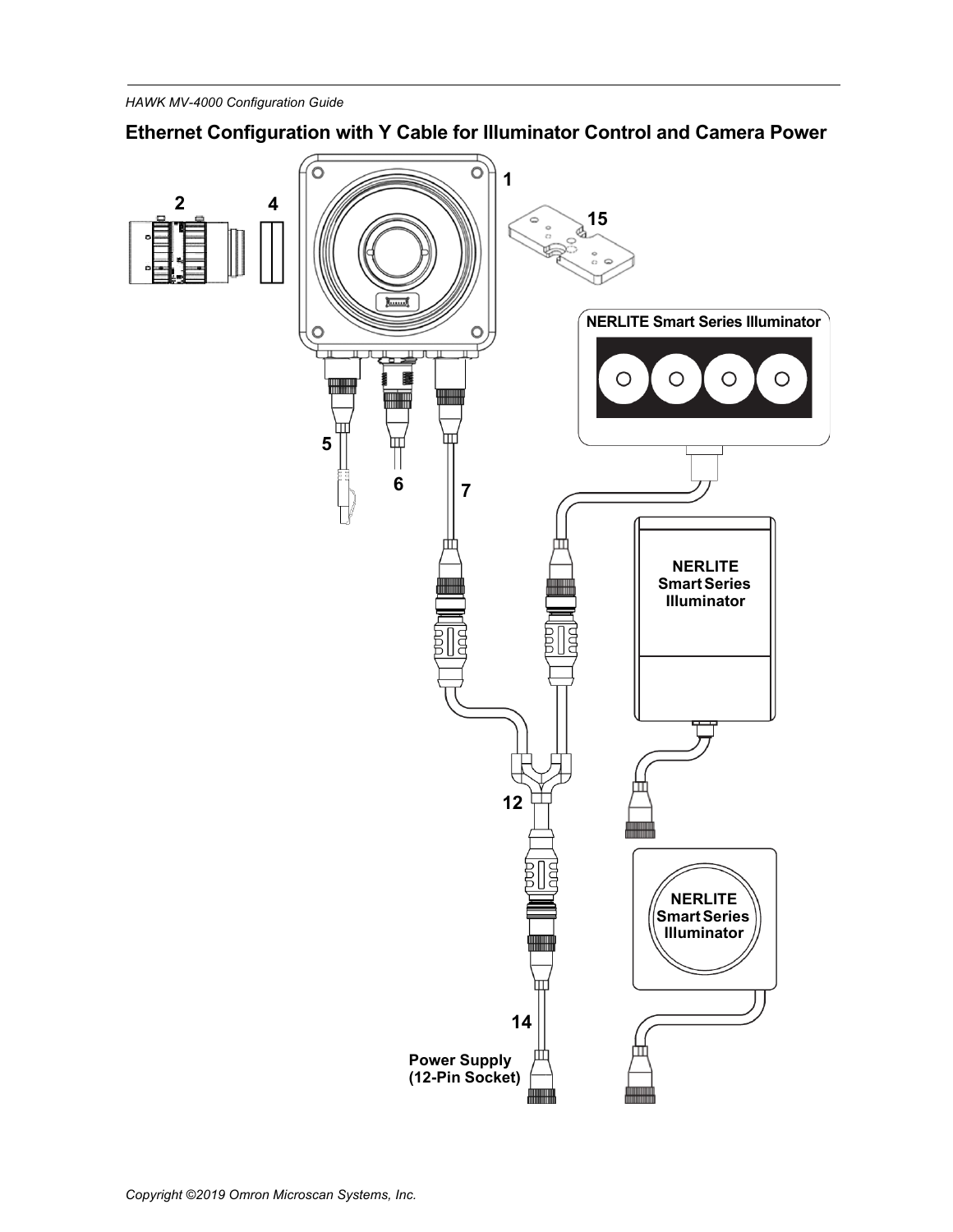## **HAWK MV-4000 Accessories**

|                     | HAWK MV-4000 Smart Cameras (All cameras ship with an adapter cable.) |                                                                                                     |  |  |  |
|---------------------|----------------------------------------------------------------------|-----------------------------------------------------------------------------------------------------|--|--|--|
|                     | 0.3 Megapixel Mono                                                   |                                                                                                     |  |  |  |
|                     | 8011-0000-0100                                                       | HAWK MV-4000-03, 0.3 Megapixel (640 x 480), Mono, AutoVISION Sensor                                 |  |  |  |
|                     | 8011-0000-0101                                                       | HAWK MV-4000-03, 0.3 Megapixel (640 x 480), Mono, AutoVISION                                        |  |  |  |
|                     | 8011-0000-0102                                                       | HAWK MV-4000-03, 0.3 Megapixel (640 x 480), Mono, AutoVISION + Visionscape                          |  |  |  |
|                     | 8011-0000-0103                                                       | HAWK MV-4000-03, 0.3 Megapixel (640 x 480), Mono, AutoVISION + Verification / OCV                   |  |  |  |
|                     | 8011-0000-0104                                                       | HAWK MV-4000-03, 0.3 Megapixel (640 x 480), Mono, AutoVISION + Visionscape + Verification / OCV     |  |  |  |
|                     | 1.3 Megapixel Mono                                                   |                                                                                                     |  |  |  |
|                     | 8012-0000-0100                                                       | HAWK MV-4000-13, 1.3 Megapixel (1280 x 1024), Mono, AutoVISION Sensor                               |  |  |  |
|                     | 8012-0000-0101                                                       | HAWK MV-4000-13, 1.3 Megapixel (1280 x 1024), Mono, AutoVISION                                      |  |  |  |
|                     | 8012-0000-0102                                                       | HAWK MV-4000-13, 1.3 Megapixel (1280 x 1024), Mono, AutoVISION + Visionscape                        |  |  |  |
|                     | 8012-0000-0103                                                       | HAWK MV-4000-13, 1.3 Megapixel (1280 x 1024), Mono, AutoVISION + Verification / OCV                 |  |  |  |
|                     | 8012-0000-0104                                                       | HAWK MV-4000-13, 1.3 Megapixel (1280 x 1024), Mono, AutoVISION + Visionscape + Verification / OCV   |  |  |  |
|                     | 2.0 Megapixel Mono                                                   |                                                                                                     |  |  |  |
|                     | 8013-0000-0100                                                       | HAWK MV-4000-20, 2.0 Megapixel (1920 x 1200), Mono, AutoVISION Sensor                               |  |  |  |
|                     | 8013-0000-0101                                                       | HAWK MV-4000-20, 2.0 Megapixel (1920 x 1200), Mono, AutoVISION                                      |  |  |  |
|                     | 8013-0000-0102                                                       | HAWK MV-4000-20, 2.0 Megapixel (1920 x 1200), Mono, AutoVISION + Visionscape                        |  |  |  |
|                     | 8013-0000-0103                                                       | HAWK MV-4000-20, 2.0 Megapixel (1920 x 1200), Mono, AutoVISION + Verification / OCV                 |  |  |  |
|                     | 8013-0000-0104                                                       | HAWK MV-4000-20, 2.0 Megapixel (1920 x 1200), Mono, AutoVISION + Visionscape + Verification / OCV   |  |  |  |
|                     | 5.0 Megapixel Mono                                                   |                                                                                                     |  |  |  |
|                     | 8014-0000-0100                                                       | HAWK MV-4000-50, 5.0 Megapixel (2592 x 2048), Mono, AutoVISION Sensor                               |  |  |  |
|                     | 8014-0000-0101                                                       | HAWK MV-4000-50, 5.0 Megapixel (2592 x 2048), Mono, AutoVISION                                      |  |  |  |
|                     | 8014-0000-0102                                                       | HAWK MV-4000-50, 5.0 Megapixel (2592 x 2048), Mono, AutoVISION + Visionscape                        |  |  |  |
|                     | 8014-0000-0103                                                       | HAWK MV-4000-50, 5.0 Megapixel (2592 x 2048), Mono, AutoVISION + Verification / OCV                 |  |  |  |
| 1                   | 8014-0000-0104                                                       | HAWK MV-4000-50, 5.0 Megapixel (2592 x 2048), Mono, AutoVISION + Visionscape + Verification / OCV   |  |  |  |
|                     | 0.3 Megapixel Color                                                  |                                                                                                     |  |  |  |
|                     | 8015-0000-0100                                                       | HAWK MV-4000-03C, 0.3 Megapixel (640 x 480), Color, AutoVISION Sensor                               |  |  |  |
|                     | 8015-0000-0101                                                       | HAWK MV-4000-03C, 0.3 Megapixel (640 x 480), Color, AutoVISION                                      |  |  |  |
|                     | 8015-0000-0102                                                       | HAWK MV-4000-03C, 0.3 Megapixel (640 x 480), Color, AutoVISION + Visionscape                        |  |  |  |
|                     | 8015-0000-0103                                                       | HAWK MV-4000-03C, 0.3 Megapixel (640 x 480), Color, AutoVISION + Verification / OCV                 |  |  |  |
|                     | 8015-0000-0104                                                       | HAWK MV-4000-03C, 0.3 Megapixel (640 x 480), Color, AutoVISION + Visionscape + Verification / OCV   |  |  |  |
| 1.3 Megapixel Color |                                                                      |                                                                                                     |  |  |  |
|                     | 8016-0000-0100                                                       | HAWK MV-4000-13C, 1.3 Megapixel (1280 x 1024), Color, AutoVISION Sensor                             |  |  |  |
|                     | 8016-0000-0101                                                       | HAWK MV-4000-13C, 1.3 Megapixel (1280 x 1024), Color, AutoVISION                                    |  |  |  |
|                     | 8016-0000-0102                                                       | HAWK MV-4000-13C, 1.3 Megapixel (1280 x 1024), Color, AutoVISION + Visionscape                      |  |  |  |
|                     | 8016-0000-0103                                                       | HAWK MV-4000-13C, 1.3 Megapixel (1280 x 1024), Color, AutoVISION + Verification / OCV               |  |  |  |
|                     | 8016-0000-0104                                                       | HAWK MV-4000-13C, 1.3 Megapixel (1280 x 1024), Color, AutoVISION + Visionscape + Verification / OCV |  |  |  |
|                     | 2.0 Megapixel Color                                                  |                                                                                                     |  |  |  |
|                     | 8017-0000-0100                                                       | HAWK MV-4000-20C, 2.0 Megapixel (1920 x 1200), Color, AutoVISION Sensor                             |  |  |  |
|                     | 8017-0000-0101                                                       | HAWK MV-4000-20C, 2.0 Megapixel (1920 x 1200), Color, AutoVISION                                    |  |  |  |
|                     | 8017-0000-0102                                                       | HAWK MV-4000-20C, 2.0 Megapixel (1920 x 1200), Color, AutoVISION + Visionscape                      |  |  |  |
|                     | 8017-0000-0103                                                       | HAWK MV-4000-20C, 2.0 Megapixel (1920 x 1200), Color, AutoVISION + Verification / OCV               |  |  |  |
|                     | 8017-0000-0104                                                       | HAWK MV-4000-20C, 2.0 Megapixel (1920 x 1200), Color, AutoVISION + Visionscape + Verification / OCV |  |  |  |
|                     | 5.0 Megapixel Color                                                  |                                                                                                     |  |  |  |
|                     | 8018-0000-0100                                                       | HAWK MV-4000-50C, 5.0 Megapixel (2592 x 2048), Color, AutoVISION Sensor                             |  |  |  |
|                     | 8018-0000-0101                                                       | HAWK MV-4000-50C, 5.0 Megapixel (2592 x 2048), Color, AutoVISION                                    |  |  |  |
|                     | 8018-0000-0102                                                       | HAWK MV-4000-50C, 5.0 Megapixel (2592 x 2048), Color, AutoVISION + Visionscape                      |  |  |  |
|                     | 8018-0000-0103                                                       | HAWK MV-4000-50C, 5.0 Megapixel (2592 x 2048), Color, AutoVISION + Verification / OCV               |  |  |  |
|                     | 8018-0000-0104                                                       | HAWK MV-4000-50C, 5.0 Megapixel (2592 x 2048), Color, AutoVISION + Visionscape + Verification / OCV |  |  |  |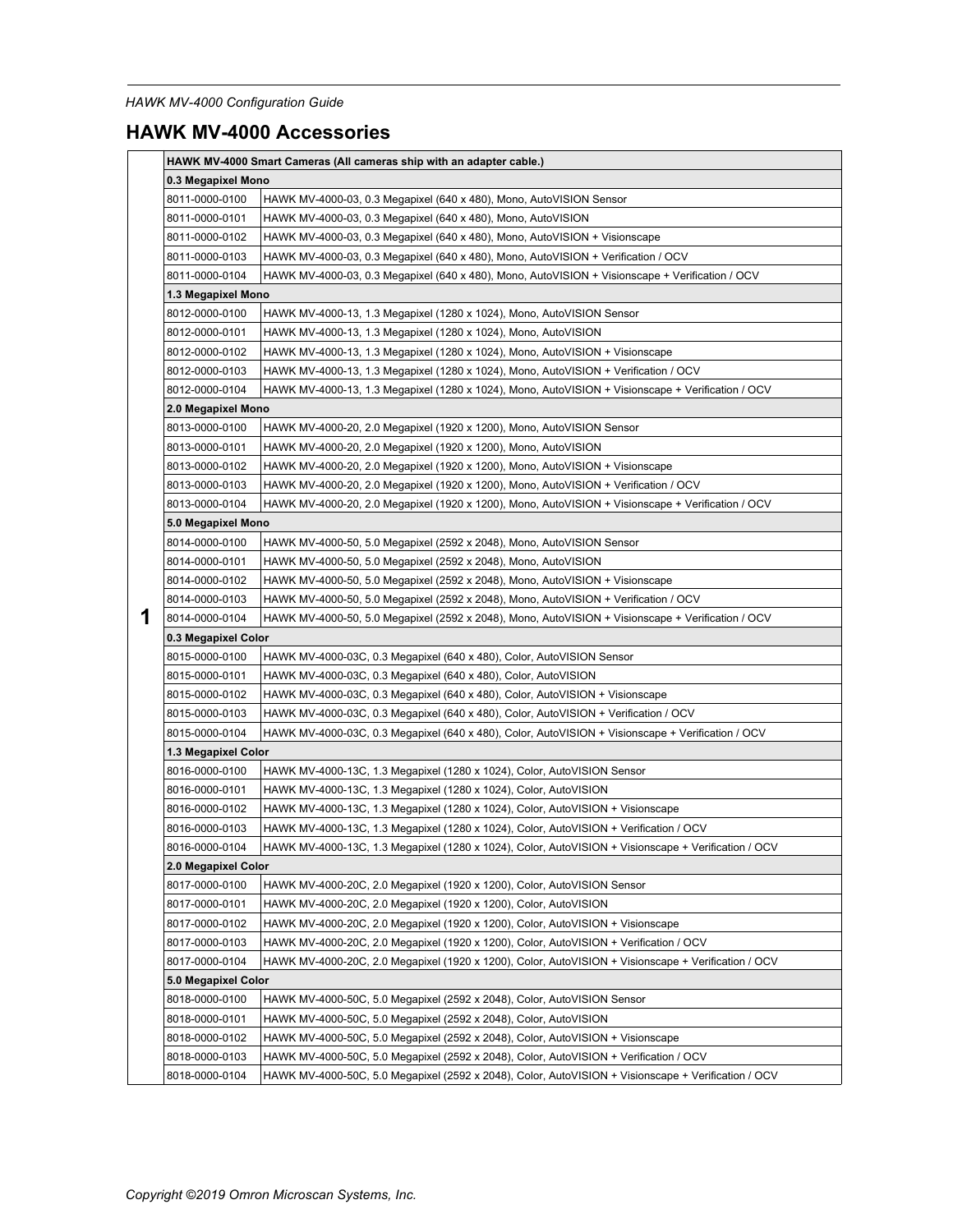|    |                                                                                       | <b>HAWK MV-4000 Lenses and Lens Caps</b>                                                                     |  |  |  |  |
|----|---------------------------------------------------------------------------------------|--------------------------------------------------------------------------------------------------------------|--|--|--|--|
|    | Standard Resolution for 2/3" Sensors (General Inspection, Reading, Some Verification) |                                                                                                              |  |  |  |  |
|    | 98-9000167-01                                                                         | Lens, C-Mount, 6 mm, Standard Resolution, 2/3" Sensor                                                        |  |  |  |  |
|    | 98-9000168-01                                                                         | Lens, C-Mount, 9 mm, Standard Resolution, 2/3" Sensor                                                        |  |  |  |  |
|    | 98-9000169-01                                                                         | Lens, C-Mount, 12.5 mm, Standard Resolution, 2/3" Sensor                                                     |  |  |  |  |
|    | 98-9000170-01                                                                         | Lens, C-Mount, 16 mm, Standard Resolution, 2/3" Sensor                                                       |  |  |  |  |
|    | 98-9000171-01                                                                         | Lens, C-Mount, 25 mm, Standard Resolution, 2/3" Sensor                                                       |  |  |  |  |
|    | 98-9000172-01                                                                         | Lens, C-Mount, 35 mm, Standard Resolution, 2/3" Sensor                                                       |  |  |  |  |
|    | High Resolution for 2/3" Sensors (Gauging, Verification)                              |                                                                                                              |  |  |  |  |
| 2  | 98-9000192-01                                                                         | Lens, C-Mount, 6 mm, High Resolution, 2/3" Sensor                                                            |  |  |  |  |
|    | 98-9000165-01                                                                         | Lens, C-Mount, 8 mm, High Resolution, 2/3" Sensor                                                            |  |  |  |  |
|    | 98-9000166-01                                                                         | Lens, C-Mount, 12 mm, High Resolution, 2/3" Sensor                                                           |  |  |  |  |
|    | 98-9000154-01                                                                         | Lens, C-Mount, 16 mm, High Resolution, 2/3" Sensor                                                           |  |  |  |  |
|    | 98-9000164-01                                                                         | Lens, C-Mount, 25 mm, High Resolution, 2/3" Sensor                                                           |  |  |  |  |
|    | 98-9000163-01                                                                         | Lens, C-Mount, 35 mm, High Resolution, 2/3" Sensor                                                           |  |  |  |  |
|    |                                                                                       | High Resolution for 1" Sensors (All applications. Required for 1" 5 Megapixel Sensor)                        |  |  |  |  |
|    | 98-9000174-01                                                                         | Lens, C-Mount, 12.5 mm, High Resolution, 1" Sensor                                                           |  |  |  |  |
|    | 98-9000175-01                                                                         | Lens, C-Mount, 16 mm, High Resolution, 1" Sensor                                                             |  |  |  |  |
|    | 98-9000176-01                                                                         | Lens, C-Mount, 25 mm, High Resolution, 1" Sensor                                                             |  |  |  |  |
|    | 98-9000177-01                                                                         | Lens, C-Mount, 35 mm, High Resolution, 1" Sensor                                                             |  |  |  |  |
|    | <b>C-Mount Liquid Lens</b>                                                            |                                                                                                              |  |  |  |  |
|    | 98-9000179-01                                                                         | Lens, Liquid, C-Mount, F2.8/16 mm, 2/3" Sensor, I2C Interface                                                |  |  |  |  |
|    | 98-9000178-01                                                                         | Lens, Liquid, C-Mount, F4/25 mm, 2/3" Sensor, I2C Interface                                                  |  |  |  |  |
|    | <b>Lens Accessories</b>                                                               |                                                                                                              |  |  |  |  |
| 3  | 98-9000155-01                                                                         | IP67 Lens Cover for HAWK MV-4000, 50 mm Length                                                               |  |  |  |  |
|    | 98-9000156-01                                                                         | IP67 Lens Cover HAWK MV-4000, 70 mm Length                                                                   |  |  |  |  |
| 4  | 98-CO206                                                                              | Lens Extension Tube Set, 0.5 mm, 1 mm, 5 mm, 10 mm, 20 mm, 40 mm                                             |  |  |  |  |
|    | HAWK MV-4000 Cables, Smart Series Illuminator Control Cable, and Power Supply         |                                                                                                              |  |  |  |  |
|    |                                                                                       | HAWK MV-4000 X-CODE Ethernet Port Cables                                                                     |  |  |  |  |
| 5  | 61-9000134-01                                                                         | Cable, HAWK MV-4000 Ethernet, X-CODE / RJ45 CAT 6A, 1 m                                                      |  |  |  |  |
|    | 61-9000134-02                                                                         | Cable, HAWK MV-4000 Ethernet, X-CODE / RJ45 CAT 6A, 3 m                                                      |  |  |  |  |
|    | 61-9000134-03                                                                         | Cable, HAWK MV-4000 Ethernet, X-CODE / RJ45 CAT 6A, 5 m                                                      |  |  |  |  |
|    |                                                                                       | HAWK MV-4000 VGA / USB Port Connector Cables                                                                 |  |  |  |  |
| 6  | 61-9000143-01                                                                         | Cable, HAWK MV-4000 M12 to USB Socket, 1 m                                                                   |  |  |  |  |
|    | 61-9000147-01                                                                         | Cable, HAWK MV-4000 M12 to VGA and USB, 1 m                                                                  |  |  |  |  |
| 7  |                                                                                       | HAWK MV-4000 Digital I/O Port Connector Cables                                                               |  |  |  |  |
| ı  | 61-9000132-01                                                                         | Cable, Adapter, HAWK MV-4000 to Accessory Cables / Power Supply (Supplied with camera)                       |  |  |  |  |
| 8  | 61-9000151-01                                                                         | Cable, HAWK MV-4000 M12 to Flying Leads, 3 m (No Adapter Required)                                           |  |  |  |  |
|    |                                                                                       | QX-1 Interface Cables and Accessories                                                                        |  |  |  |  |
| 9  | 61-000162-02                                                                          | QX Cordset, HAWK MV-4000 Adapter to QX-1 M12 Plug (Screw-On), 1 m                                            |  |  |  |  |
|    | 61-000148-02                                                                          | QX Cordset, HAWK MV-4000 Adapter to QX-1 M12 Plug (Screw-On), 3 m                                            |  |  |  |  |
| 10 | 98-000103-02                                                                          | QX-1 Interface Device                                                                                        |  |  |  |  |
|    | 99-000020-02                                                                          | QX Photo Sensor, M12 4-Pin Plug, NPN, Dark On, 2 m                                                           |  |  |  |  |
| 11 | 99-000020-01                                                                          | QX Photo Sensor, M12 4-Pin Plug, NPN, Dark Off, 2 m                                                          |  |  |  |  |
|    | 20-610024-01                                                                          | Trigger Connector, 4-Pin Plug (Screw Terminal, Field-Wireable) (Self-Wiring)                                 |  |  |  |  |
| 12 |                                                                                       |                                                                                                              |  |  |  |  |
|    |                                                                                       | <b>Smart Series Illuminator Control Cables</b>                                                               |  |  |  |  |
|    | 61-9000135-01                                                                         | Y Cable, HAWK MV-4000 Adapter to Smart Series Illuminator and QX-1, Power, 1 m                               |  |  |  |  |
| 13 | 61-9000137-01<br>61-000204-01                                                         | Y Cable, HAWK MV-4000 Adapter to Smart Series Illuminator and QX-1, Strobe, 1 m                              |  |  |  |  |
|    | 61-000218-01*                                                                         | Cable, QX-1 to Smart Series Illuminator, Continuous Power<br>Cable, QX-1 to Smart Series Illuminator, Strobe |  |  |  |  |
|    |                                                                                       |                                                                                                              |  |  |  |  |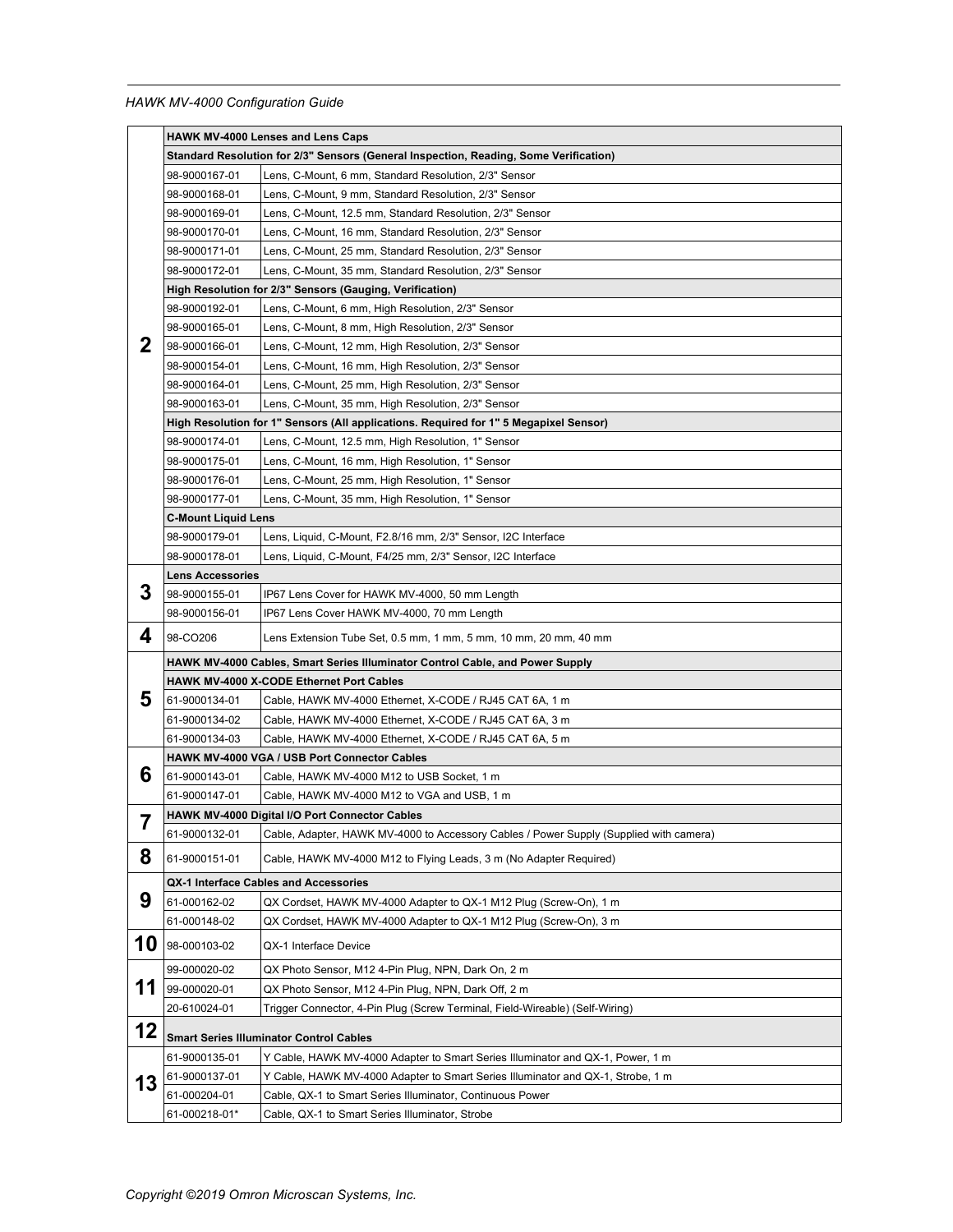| 14 | <b>Power Supply</b>                                                                                                          |                                                                                                              |  |  |  |
|----|------------------------------------------------------------------------------------------------------------------------------|--------------------------------------------------------------------------------------------------------------|--|--|--|
|    | 97-000012-01                                                                                                                 | Power Supply, 100-240VAC, +24VDC, M12 12-pin Socket                                                          |  |  |  |
|    | HAWK MV-4000 and Smart Series Illuminator Mount                                                                              |                                                                                                              |  |  |  |
| 15 | <b>Standard Mount</b>                                                                                                        |                                                                                                              |  |  |  |
|    | 98-9000209-01                                                                                                                | Universal Mount, HAWK MV-4000                                                                                |  |  |  |
|    | Smart Series Illuminator / HAWK MV-4000 Mounting Kits                                                                        |                                                                                                              |  |  |  |
|    | 98-9000120-01                                                                                                                | Kit, Bracket, MAX 300 to HAWK MV-4000                                                                        |  |  |  |
|    | 98-9000121-01                                                                                                                | Kit, Bracket, DOAL to HAWK MV-4000                                                                           |  |  |  |
|    | 98-9000122-01                                                                                                                | Kit, Bracket, Ring 60 / 70 to HAWK MV-4000                                                                   |  |  |  |
|    | 98-9000123-01                                                                                                                | Kit, Bracket, Ring 100 to HAWK MV-4000                                                                       |  |  |  |
|    | 98-9000137-01                                                                                                                | Kit, Smart Series Pharmalite, HAWK MV-4000                                                                   |  |  |  |
|    | Licensing                                                                                                                    |                                                                                                              |  |  |  |
|    | <b>HAWK MV-4000 License Upgrades</b>                                                                                         |                                                                                                              |  |  |  |
|    | LIC-0700-003*                                                                                                                | License, Machine Vision, AutoVISION                                                                          |  |  |  |
|    | LIC-0700-006*                                                                                                                | License, Machine Vision, Visionscape                                                                         |  |  |  |
|    | LIC-0700-009*                                                                                                                | License, Machine Vision, Verification / OCV                                                                  |  |  |  |
|    | LIC-0700-011*                                                                                                                | License, Machine Vision, AutoVISION Sensor                                                                   |  |  |  |
|    | LIC-0700-325*                                                                                                                | License, Machine Vision, Machine Vision Unlock                                                               |  |  |  |
|    | Camera Kits with License, Lens, IP Cover, and Mount                                                                          |                                                                                                              |  |  |  |
|    | 0.3 Megapixel, Standard Lens                                                                                                 |                                                                                                              |  |  |  |
|    | 8211-1090-0102                                                                                                               | HAWK MV-4000-03, AutoVISION + Visionscape, 9 mm Standard Lens, IP Cover, Universal Mount                     |  |  |  |
|    | 8111-1160-0102                                                                                                               | HAWK MV-4000-03, AutoVISION + Visionscape, 16 mm Standard Lens, IP Cover, Universal Mount                    |  |  |  |
|    | 1.3 Megapixel, Standard Lens                                                                                                 |                                                                                                              |  |  |  |
|    | 8112-1120-0104                                                                                                               | HAWK MV-4000-13, AutoVISION + Visionscape + Verification / OCV, 12.5 mm Std. Lens, IP Cover, Universal Mount |  |  |  |
|    | 8112-1250-0104                                                                                                               | HAWK MV-4000-13, AutoVISION + Visionscape + Verification / OCV, 25 mm Std. Lens, IP Cover, Universal Mount   |  |  |  |
|    | 1.3 Megapixel, High Resolution Lens                                                                                          |                                                                                                              |  |  |  |
|    | 8212-2160-0104<br>HAWK MV-4000-13, AutoVISION + Visionscape + Ver. / OCV, 16 mm High Res. Lens, IP Cover, Universal Mount    |                                                                                                              |  |  |  |
|    | 8212-2250-0104                                                                                                               | HAWK MV-4000-13, AutoVISION + Visionscape + Ver. / OCV, 25 mm High Res. Lens, IP Cover, Universal Mount      |  |  |  |
|    | 8212-2350-0104                                                                                                               | HAWK MV-4000-13, AutoVISION + Visionscape + Ver. / OCV, 35 mm High Res. Lens, IP Cover, Universal Mount      |  |  |  |
|    | 2.0 Megapixel, Standard Lens                                                                                                 |                                                                                                              |  |  |  |
|    | 8113-1160-0104                                                                                                               | HAWK MV-4000-20, AutoVISION + Visionscape + Verification / OCV, 16 mm Std. Lens, IP Cover, Universal Mount   |  |  |  |
|    | HAWK MV-4000-20, AutoVISION + Visionscape + Verification / OCV, 35 mm Std. Lens, IP Cover, Universal Mount<br>8113-1350-0104 |                                                                                                              |  |  |  |
|    | 2.0 Megapixel, High Resolution Lens                                                                                          |                                                                                                              |  |  |  |
|    | 8213-2160-0104                                                                                                               | HAWK MV-4000-20, AutoVISION + Visionscape + Ver. / OCV, 16 mm High Res. Lens, IP Cover, Universal Mount      |  |  |  |
|    | 8213-2250-0104                                                                                                               | HAWK MV-4000-20, AutoVISION + Visionscape + Ver. / OCV, 25 mm High Res. Lens, IP Cover, Universal Mount      |  |  |  |
|    | 8213-2350-0104                                                                                                               | HAWK MV-4000-20, AutoVISION + Visionscape + Ver. / OCV, 35 mm High Res. Lens, IP Cover, Universal Mount      |  |  |  |
|    | 2.0 Color, Standard Lens                                                                                                     |                                                                                                              |  |  |  |
|    | 8117-1090-0102                                                                                                               | HAWK MV-4000-20C, AutoVISION + Visionscape, 9 mm Standard Lens, IP Cover, Universal Mount                    |  |  |  |
|    | 8117-1160-0102                                                                                                               | HAWK MV-4000-20C, AutoVISION + Visionscape, 16 mm Standard Lens, IP Cover, Universal Mount                   |  |  |  |
|    | 8117-1350-0102                                                                                                               | HAWK MV-4000-20C, AutoVISION + Visionscape, 35 mm Standard Lens, IP Cover, Universal Mount                   |  |  |  |
|    | 5.0 Megapixel, 1" Lens                                                                                                       |                                                                                                              |  |  |  |
|    | 8014-3160-0104                                                                                                               | HAWK MV-4000-50, AutoVISION + Visionscape + Verification / OCV, 16 mm 1" Lens, No Cover, Universal Mount     |  |  |  |
|    | 8214-3250-0104                                                                                                               | HAWK MV-4000-50, AutoVISION + Visionscape + Verification / OCV, 25 mm 1" Lens, IP Cover, Universal Mount     |  |  |  |
|    | 8214-3350-0104                                                                                                               | HAWK MV-4000-50, AutoVISION + Visionscape + Verification / OCV, 35 mm 1" Lens, IP Cover, Universal Mount     |  |  |  |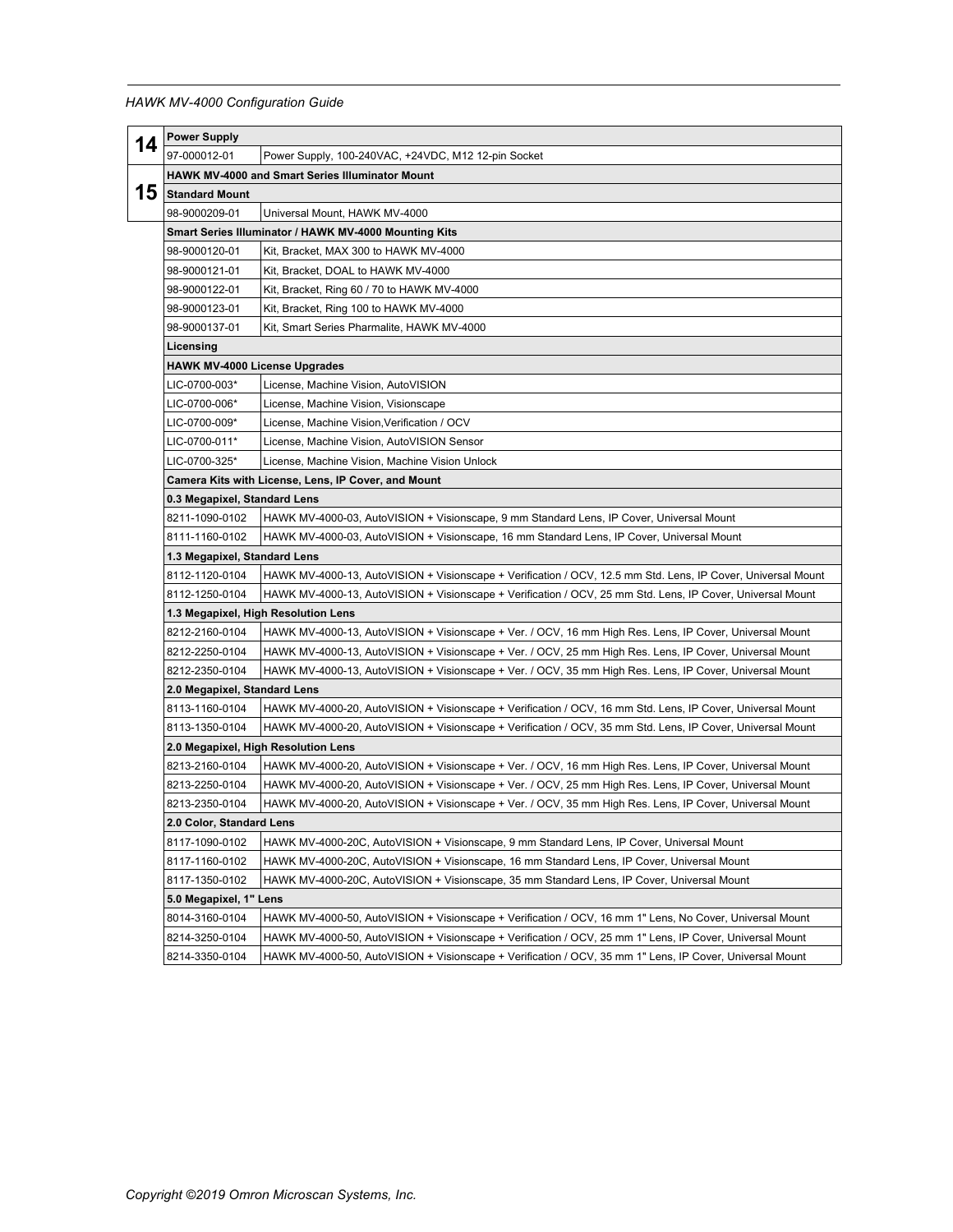### **Electrical Specifications**

| HAWK MV-4000-03, -03C, -13, -13C, -20, -20C, -50, -50C          |            |  |  |
|-----------------------------------------------------------------|------------|--|--|
| Operating Voltage for the HAWK MV-4000 under Testing Conditions | <b>24V</b> |  |  |
| Rated Current                                                   | 600 mA     |  |  |
| Operating Voltage Tolerance                                     | $\pm 10\%$ |  |  |

See the *HAWK MV-4000 Smart Camera Guide* for full electrical specifications.



*QX-1 Interface Device – for use with the HAWK MV-4000 (Top View)*



**Connector T** on the QX-1 Interface Device is the trigger connector. **Connectors 1**, **2**, and **3** can be used to bus power and data as required by the application.



2 Trigger/New Master / Input 1 Common

*QX-1 Trigger Connector (T) 4-pin Socket*